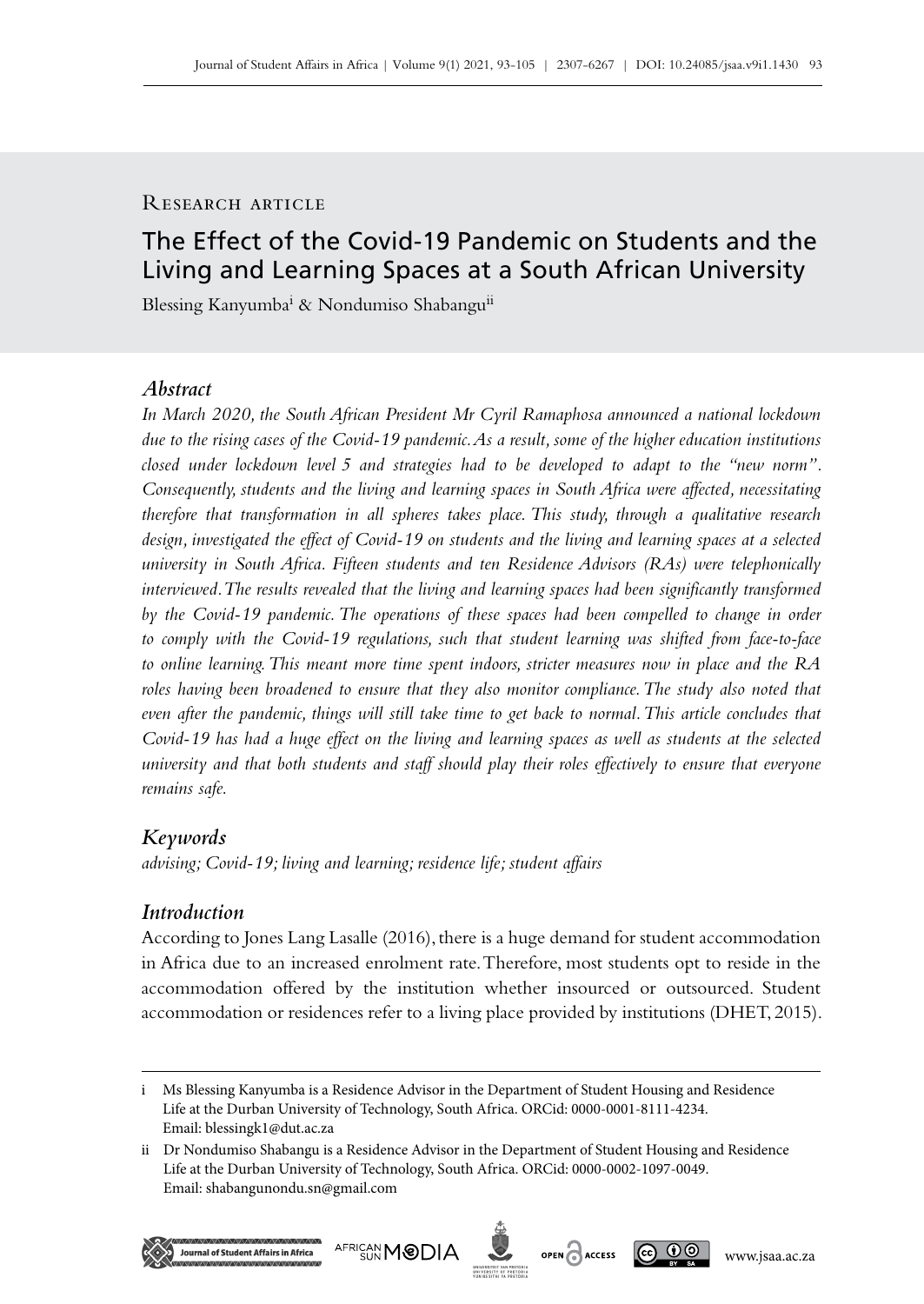For the purposes of this study the student residences will be termed 'living and learning spaces'. The living and learning spaces characterise the concepts of learning while living in the university's shared spaces. Furthermore, this is a concept used in integrating the accommodation and academic aspect in student development. There is limited literature on student living and learning, particularly in Africa. Gopal and Van Niekerk (2018) argue that the demand for student housing in South Africa is very high, mostly due to limited institutions of higher learning as well as unconducive learning environments at home.

Parameswaran and Bowers (2014) and Tshimangadzo, Nkhangweleni Azwitamisi and Tshifhiwa (2020) note that studies have shown that students who reside in university learning and living spaces perform better in all aspects of life than those who do not stay in residences. A study conducted by Eurostudent (2011) concluded that students residing in university residences are likely to see studying as their main occupation, and this in turn, it is believed, "may have a positive effect on their duration of study and grades". There are factors which can substantiate the reasons for student success while residing in residences. The reasons can be due to the social and educational programmes implemented in the residences which facilitate student development in all aspects. Swartz (2010) contends that student living and learning communities are strategically crucial as they are ideal locations for both learning and teaching and recreational and social life, consequently creating a sense of community, "a home away from home". Wartz (2010) argues that students in living and learning spaces ought to have four crucial functions namely:

- A leadership function the living and learning spaces are a training ground for student leadership
- A pedagogical function living and learning spaces are places of teaching and learning, induction, and orientation.
- A social function the living and learning space is a place where students have fun which is crucial to student life and engagement; and
- A cultural function societies and clubs are strongest in living and learning spaces (Swartz, 2010).

Each of the foregoing forms an important element in the development of each student, and therefore speaks to the richness of the living and learning spaces in fostering a developmental agenda.

According to Gopal and Van Niekerk (2018), living and learning spaces build unity and commonness of purpose. Thus, first-year students look up to their seniors, and find the support and encouragement that accrue from loyalty to the living and learning spaces. Students from rural communities find residences a vital bridge to the complexities and uncertainties of a large institution. Pascarella and Terenzini (2005) attest that research suggests that living in an on-campus residence when doing a four-year university degree has a positive impact on student performance, adjustment, and retention. Therefore, with the emergence of a pandemic like Covid-19, which makes social distancing mandatory, research must be conducted to assess if staying on‑campus still has a positive impact on student performance. Residence students are exposed to numerous extracurricular activities which in turn promote self-growth, thus leading to improved performance.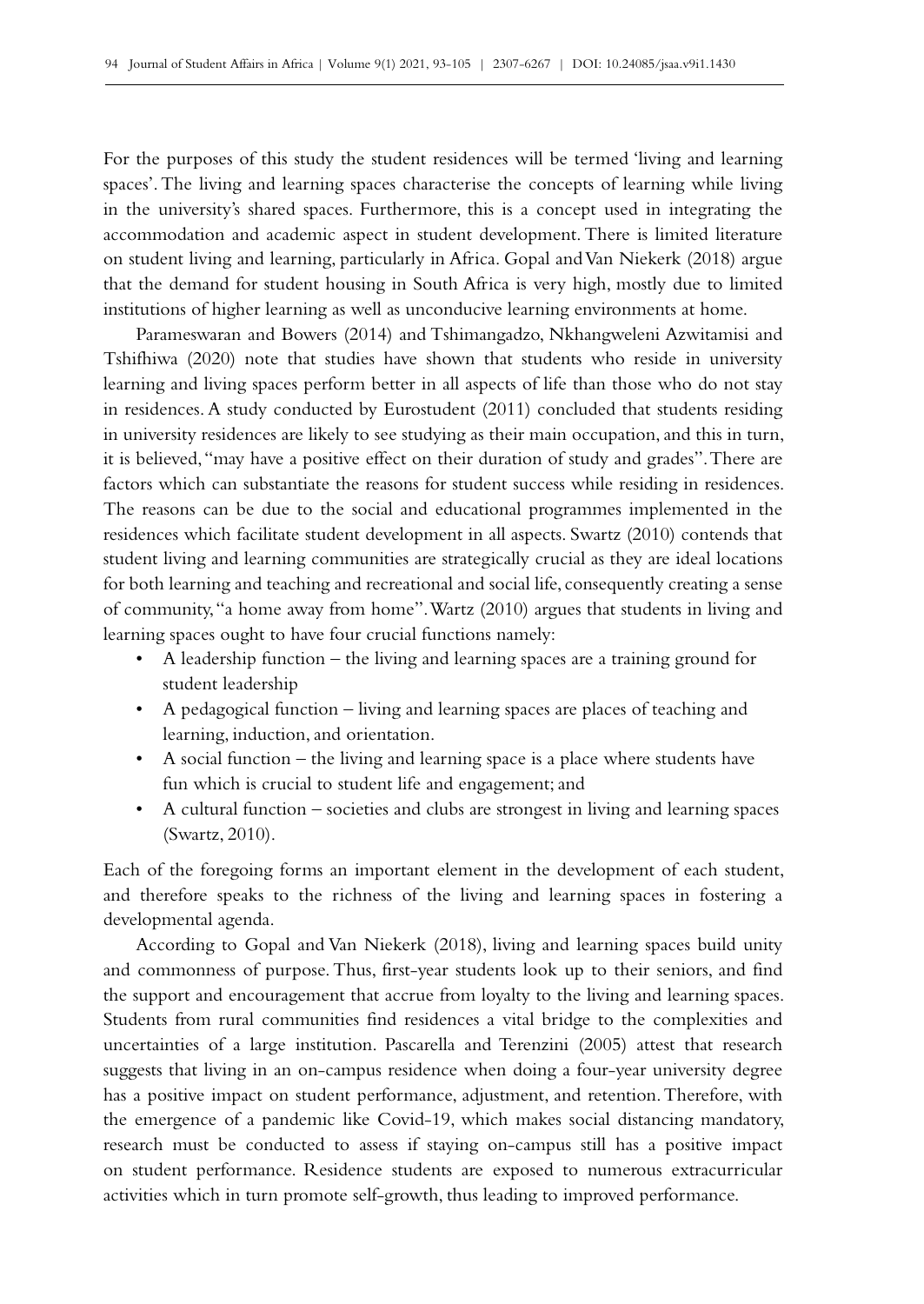A study conducted by Pascarella and Terenzini (2005) further revealed that living in university residences from the first year of study increases the chances of completion on time by 12%, and students regarded 'at risk students' are well nurtured due to an increase of social interaction. There are numerous advantages of living in the institution's living and learning spaces for students and these include that students interact more frequently and informally with academic peers and staff. For instance, most staff employed as residence advisors are university academic staff. Hence, they are able to interact informally with the students, making it easier for students to approach them whenever they need assistance and guidance. Students residing in the university living and learning spaces participate in more on‑campus activities than those who do not. More on-campus activities are facilitated on the residences and the accessibility is easier for students who reside in on‑campus residences.

Students in living and learning spaces are more likely to persist and graduate since most tutors live in the same spaces, hence making it easier to oversee their development and learning. Living and learning spaces also facilitate improved psychological development for students, hence reducing the rates of suicidal thoughts and mental health challenges experienced by students. It is of paramount importance to also note that in the living and learning spaces there are "living and learning" programmes which are implemented to enhance the integration of cultural, physical, social, intellectual and spiritual growth of students in a way that each complements the other. Ultimately, the students will attach more importance to intellectual values, liberalism, secularism, and aesthetics.

# *The Transformation of Living and Learning Spaces due to Covid‑19*

Covid‑19 has left no living and learning space in the South African universities unaffected, and its consequences are felt. The impact Covid‑19 has had on living and learning spaces and on students is huge and deeply felt. Universities are still trying to cope with developing or strengthening the systems of living and learning, and ensuring that students still be exposed to as much knowledge as possible. According to Mohamedbhai (2020), to be able to contain the spread of the virus and also ensure that the lockdown measures are followed, there was no choice for the African countries but to close education institutions (higher education institutions). Mohamedbhai (2020) further states that higher education institutions have had to ensure that their programmes are delivered online through distance learning to all their students with the use of information and communication technology (ITS).

One of the huge transformations that has taken place in living and learning spaces, is that where Covid-19 has accelerated the digital transformation of higher education, universities have been forced to develop virtual cultures. Classes are now online for the rest of the year 2020 as universities have been forced to stop being physically operational (Martin-Barbero, 2020). Due to this, higher education institutions have had to make sure that learning continues, and this has led to disturbances of the lives of many (Martin-Barbero, 2020). Martin-Berbero (2020) states that this transformation has led to the inequalities between the students with resources and those without access to the resources.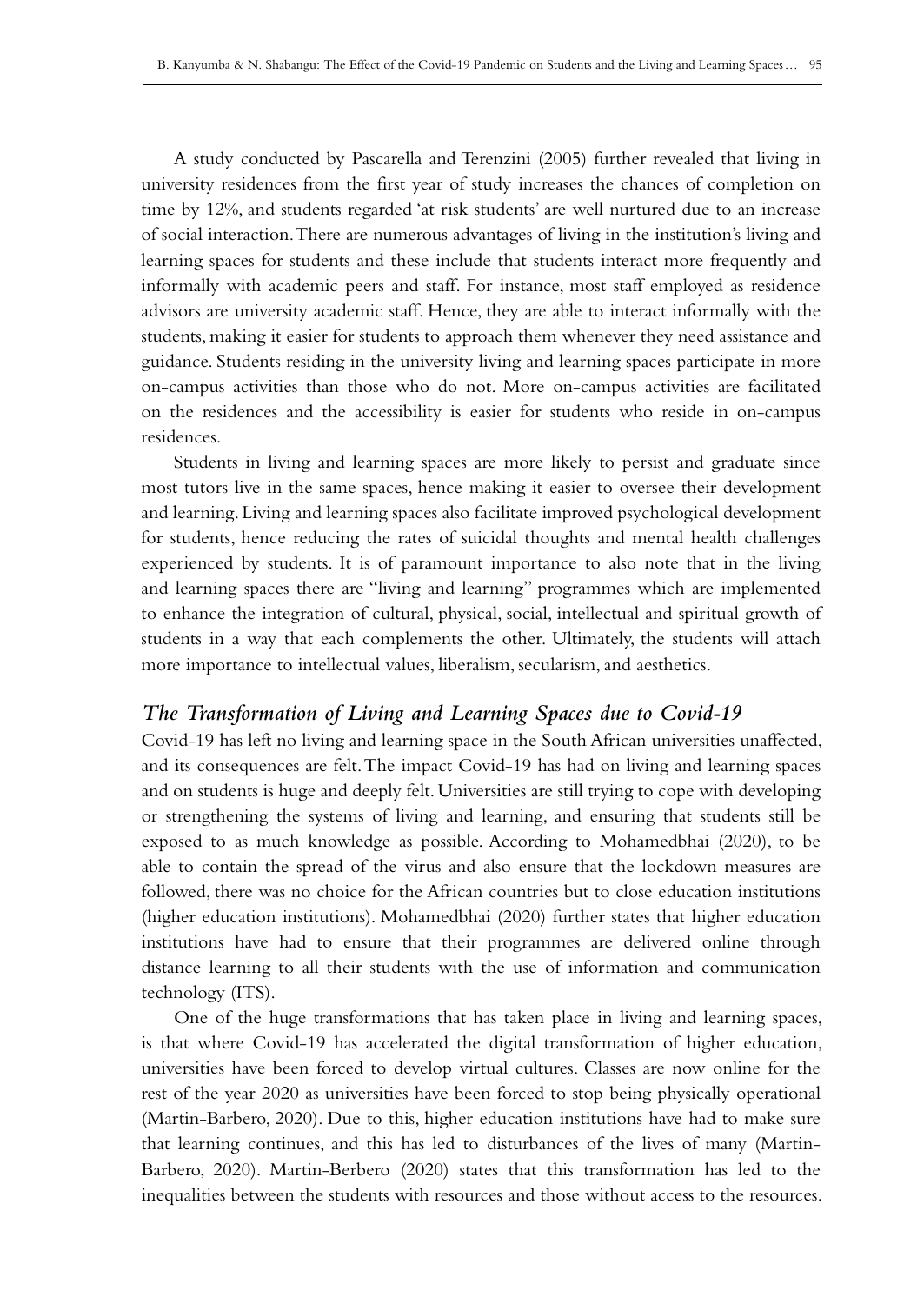According to Makhanya (2020), before the Covid‑19 pandemic, South African universities depended on contact teaching. This made teaching seem equal to all. However, students come from different socio-economic backgrounds and no student should be marginalised, so universities must ensure that they cater for all their students (Makhanya, 2020).

Transformation in living spaces has been well observed. According to Mzileni (2020), there is a lack of the infrastructure in the townships and villages of South Africa, that is required for students to function accordingly. Furthermore, in terms of the learning experience, it is well noted that many communities and households are non-conducive spaces for students and hence the universities were made conceptual residential institutions for the utilisation of face-to-face contact learning (Mzileni, 2020). Universities are aware that regardless of the advancements in technology and the innovations contributed thus far, the undergraduate students still require to be hosted physically in on‑campus residences in order to concentrate well on their studies (Mzileni 2020). However, the reality is that not all the students residing in on‑campus residences in general have high concentration levels. Research by Mzileni (2020) shows that, over 15000 campus residence students under normal circumstances would have high concentration level when off-campus. Mzileni (2020) further states that, for students with lower concentration levels it has been hard to facilitate seamless teaching, and due to this, universities have had to use their own resources every day to transport students (that under normal circumstances reside in on‑campus residences) from off-campus to campuses and provide Wi-Fi connectivity to all students who live off-campus. (Mzileni, 2020). Some universities are unable to provide all required resources to all students. Consequently, the transformation Covid-19 has brought to living and learning spaces has had quite a significant impact on students as evidenced by having to move the normal learning process from lecture venues to online learning. Students also having to adhere to health protocols, most of which are new to them, and stretch the resources of institutions, thus exacerbates the fault-lines where mainly the poor and destitute students are struggling even more.

## *Conceptual Framework*

This study will be based on a conceptual framework on e‑resilience in education by Van der Laar (2020). This framework was developed as the response to the 'shock' caused by the Covid‑19 pandemic in the higher education sector's teaching and learning. This framework is relevant to this study because the living and learning spaces have shown resilience to the pandemic thorough the incorporation of technology. As shown in Figure 1, the framework comprises four levels that are nested and interact together and shape e‑resilience of the educational systems after a 'shock' (Van der Laar, 2020). The first layer (Dark blue) is the resilience at an individual level. Layer two (Purple) is the resilience at the programme level. The third layer (Green) highlights the resilience at an institutional level and finally layer four (Pink) reveals the resilience at the macro level. Students and residence advisors have been affected by the pandemic on a personal level in most facets of their lives. However, mechanisms had to be developed to ensure that everyone copes. The use of technology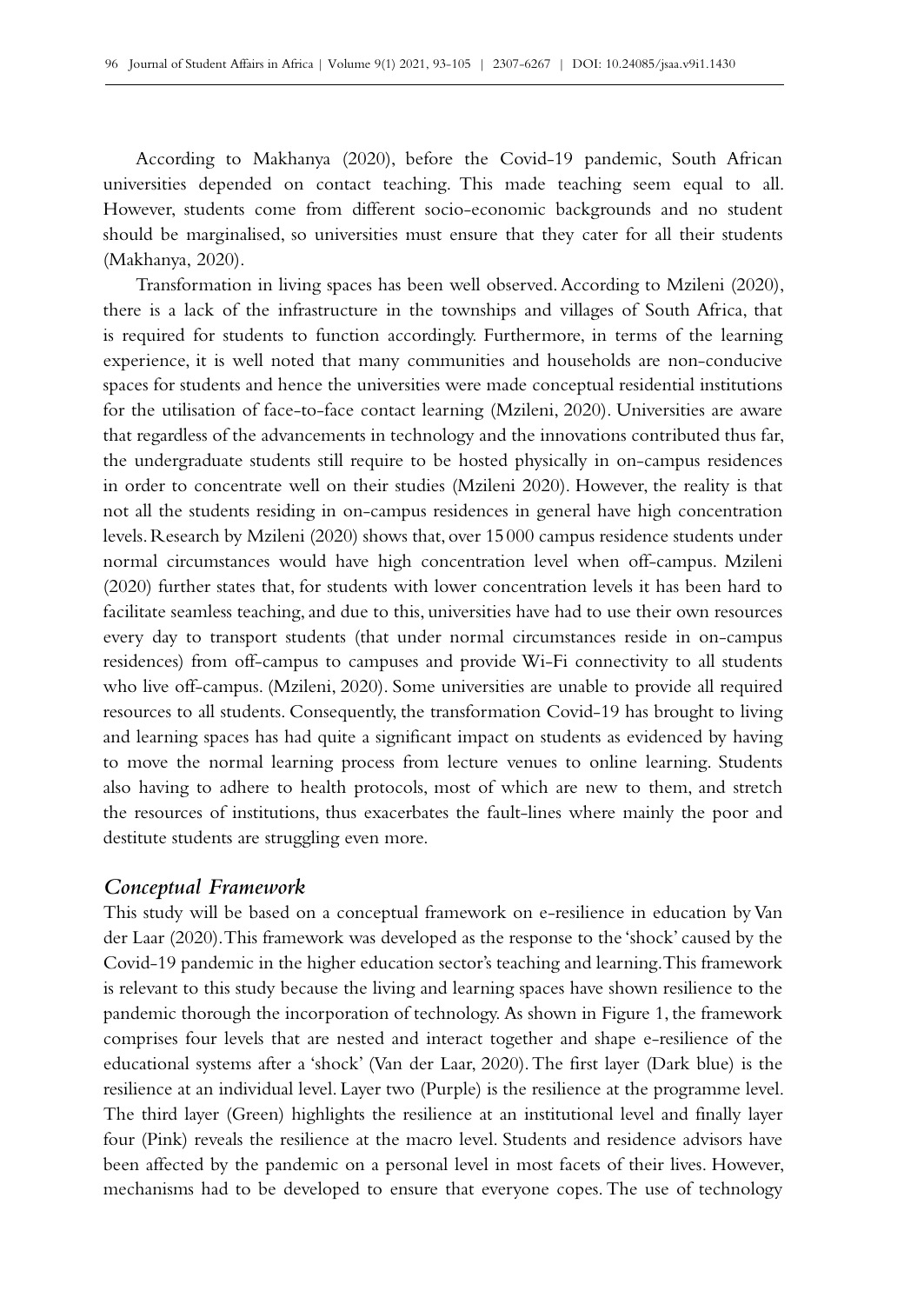has affected many students, thus support from the institutional level is very crucial. Marota (2020) further reveals that during this pandemic institutions of higher learning need to upskill their staff so that they will be able to assist students as well. For this study, the importance of upskilling of the residence advisors is crucial as they are the ones who will be dealing with the students on a daily basis since contact classes are still prohibited. Hence the relevance of this conceptual framework.



**Figure 1: E‑resilience in education conceptual framework (***Source: after Van de Laar, 2020***)**

# *Research Methodology*

The study was conducted at a University of Technology in South Africa. A qualitative research design and methodological approach through purposive sampling was utilised. Ames, Glenton and Lewin (2019) define purposive sampling as a non-probability sampling aimed at producing the sample that can be logically assumed to be representative of the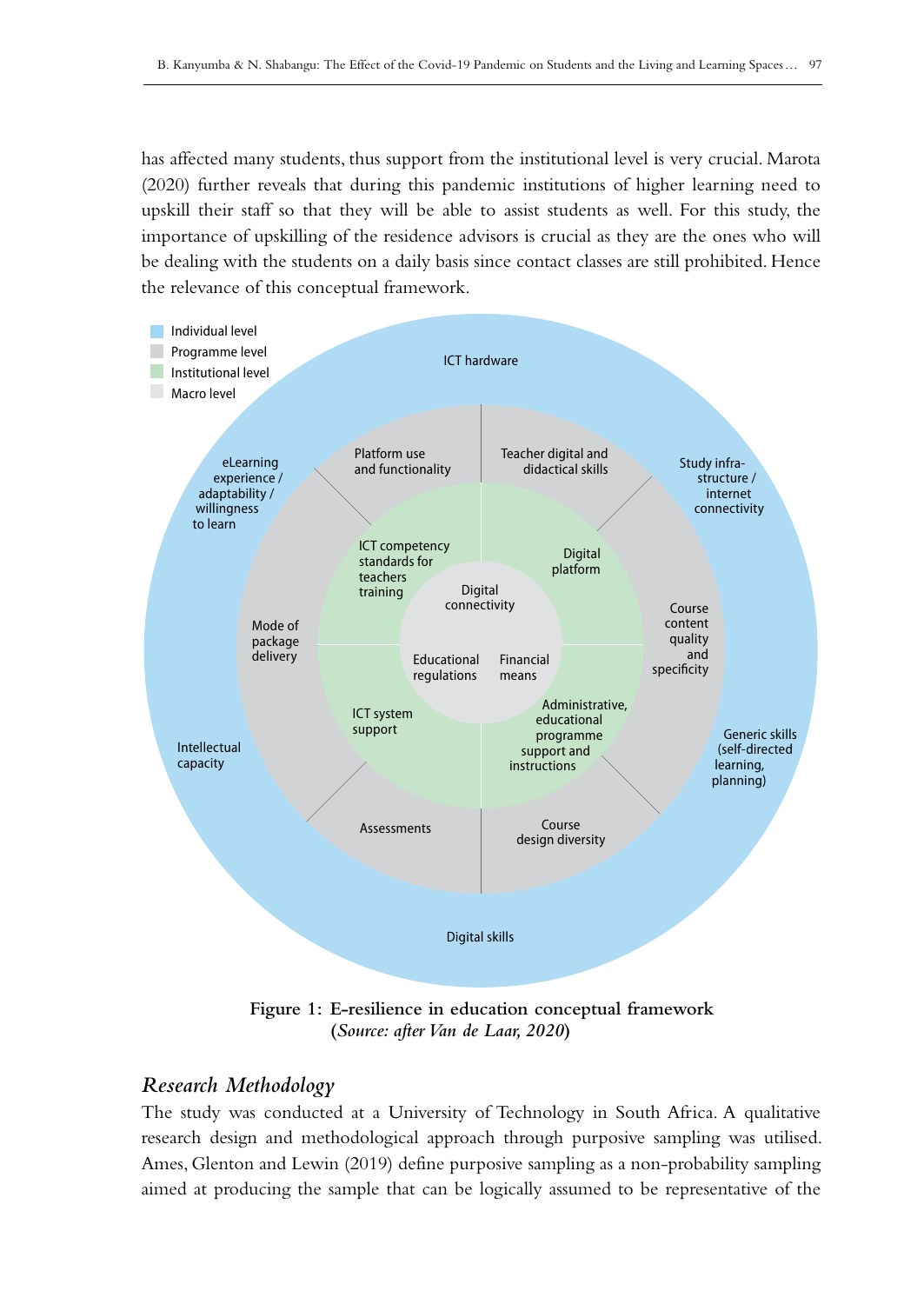population. The main goal of purposive sampling is to focus on particular characteristics of a population that are of interest, which will best enable researchers to answer the research questions. This sampling method was used for the study as the students and residence advisors are representative of the entire population and they were chosen from various residences. The participants for the study consist of 15 students and 10 Residence Advisors (RAs), and of the 15 students, 2 were Student Residence Assistants (SRAs). Student participants were identified through residence advisors from various residences in Durban. The RAs were personally contacted by the researchers as they are also RAs at the selected institution. The participants comprised female and male undergraduate students residing both in insourced and outsourced residences in Durban and their RAs. It is of paramount importance to note that most of the participants were from outsourced residences as shown in Table 1. This is because there are more outsourced residences than insourced at the selected institution. The age group of the student participants ranged from 19-32 as shown in Table 1.

| Number of participant<br>(students) | Age | Level of<br>study | Insource/outsource<br>residence |
|-------------------------------------|-----|-------------------|---------------------------------|
| Participant 1                       | 23  | 3                 | Outsource                       |
| Participant 2                       | 24  | $\mathbf{1}$      | Insource                        |
| Participant 3                       | 32  | 3                 | Outsource                       |
| Participant 4                       | 19  | $\mathbf{1}$      | Insource                        |
| Participant 5                       | 20  | 1                 | Outsource                       |
| Participant 6                       | 22  | $\overline{4}$    | Outsource                       |
| Participant 7                       | 22  | 21                | Outsource                       |
| Participant 8                       | 23  | 3                 | Insource                        |
| Participant 9                       | 20  | 2                 | Insource                        |
| Participant 10                      | 21  | $\overline{2}$    | Outsource                       |
| Participant 11                      | 30  | 4                 | Outsource                       |
| Participant 12                      | 23  | 3                 | Outsource                       |
| Participant 13                      | 21  | 2                 | Outsource                       |
| Participant 14                      | 25  | 3                 | Outsource                       |
| Participant 15                      | 19  | 1                 | Insource                        |

**Table 1: Student participants summary**

Due to Covid‑19 and the emphasis on maintaining social distancing, data was collected telephonically, where all participants were called during the time that their individual interview was set to suit their availability. This data collection method was appropriate for this study because the researchers and participants managed to interact, and it was easy to reach out to respondents from various residences without seeing them face to face. The interviews lasted between 10 and 15 minutes. All participants were requested to sign consent forms via email which gave permission for their participation. The interviews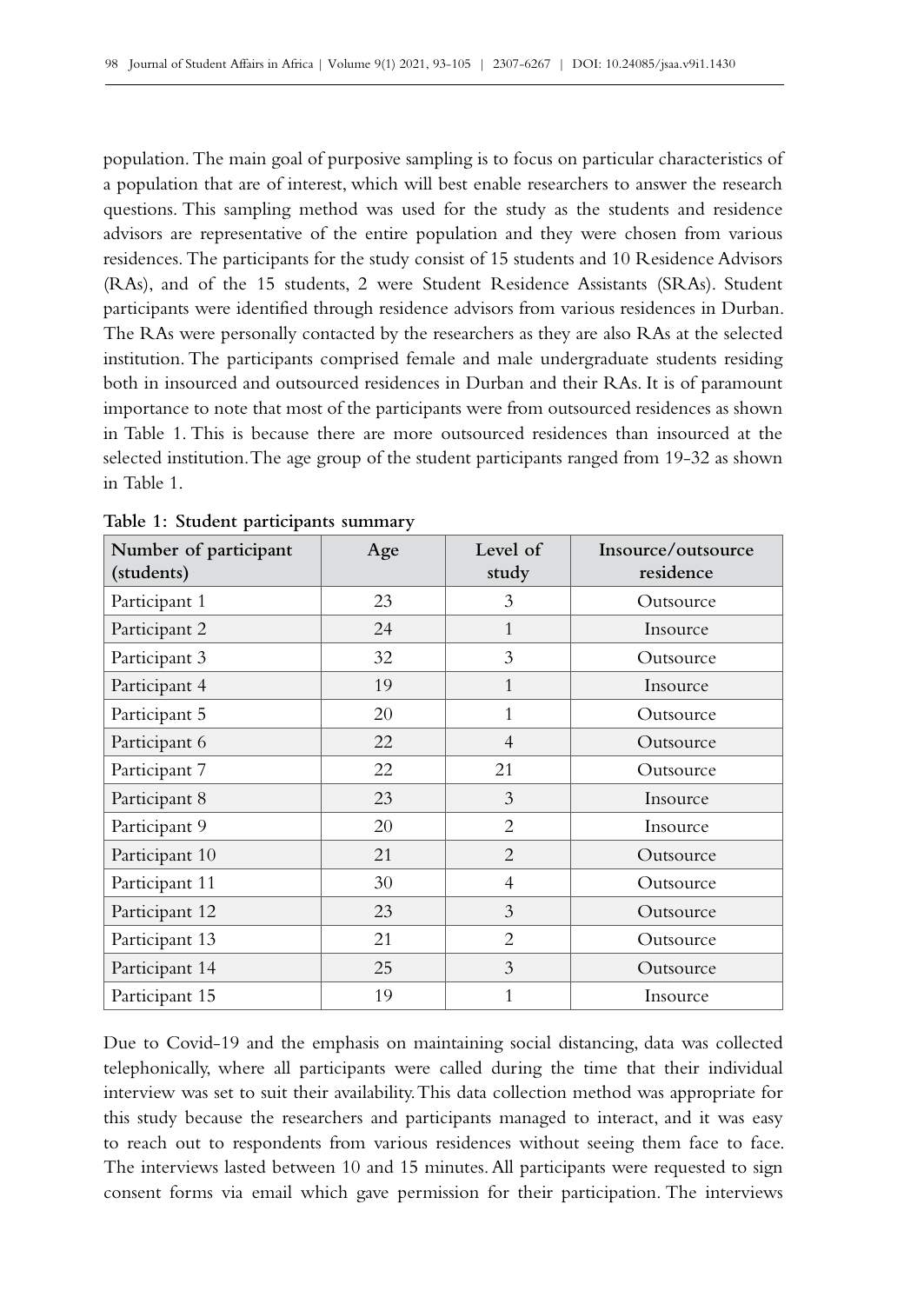were recorded, subsequently transcribed verbatim and coded. Pseudonyms were used by the researchers in all instances to circumvent any possible link to participants. A narrative enquiry method was used to explain the students' and RAs' views on the effect of Covid-19 on the living and learning spaces and how these spaces have been transformed due to the pandemic and the national lockdown.

# *Ethical Considerations*

Permission to conduct this study was obtained from the selected institution and the department of student housing and residence life. Ethical clearance was obtained through the selected institution's research ethics committee. Students and RAs were subsequently approached, and their participation was voluntary. Privacy and confidentiality were maintained throughout the study.

# *Data Analysis*

Themes were identified from the transcribed interviews. Four major themes emerged from the interview with the students and three themes also emerged from the interviews with the RAs. The themes are reflected in Table 2.

|    | <b>Students</b>                 | <b>Residence Advisors</b>                                      |
|----|---------------------------------|----------------------------------------------------------------|
|    | Introduction of online learning | Phasing of students into residences                            |
| 2. | Improved hygiene                | The issue of accessing PPEs                                    |
| 3. | Increased stress levels         | Internet connectivity issues and studying in<br>the residences |
|    | Insufficient resources          |                                                                |

**Table 2: Emerging Themes**

# **Introduction of online learning**

All the participants indicated that the introduction of online learning was a huge effect of the Covid‑19 pandemic. As a result of the national lockdown and Covid‑19 the selected institution introduced blended learning which is defined by Ibrahim and Nat (2019) as an "effective approach to the passive knowledge engagement of a massive number of students, which also increases learning outside the traditional face-to-face learning environment". There was a huge transformation amongst students as they were not used to solely relying on online learning.

*This online thing is a huge trouble for me as am not used to this, even at rez I don't have time to breathe, this is my fourth year here and this is the hardest year, am really drowning.* (P6)

*This online learning is not for us.* (P10, P2, 15)

*Personally I am used to working in a group and I like asking my lecturers questions in class, but with this online learning it is very hard to even ask the questions as that hand icon on my team's class just disappears and I end up not asking anything, technology is still difficult but am getting there slowly but surely.* (P11)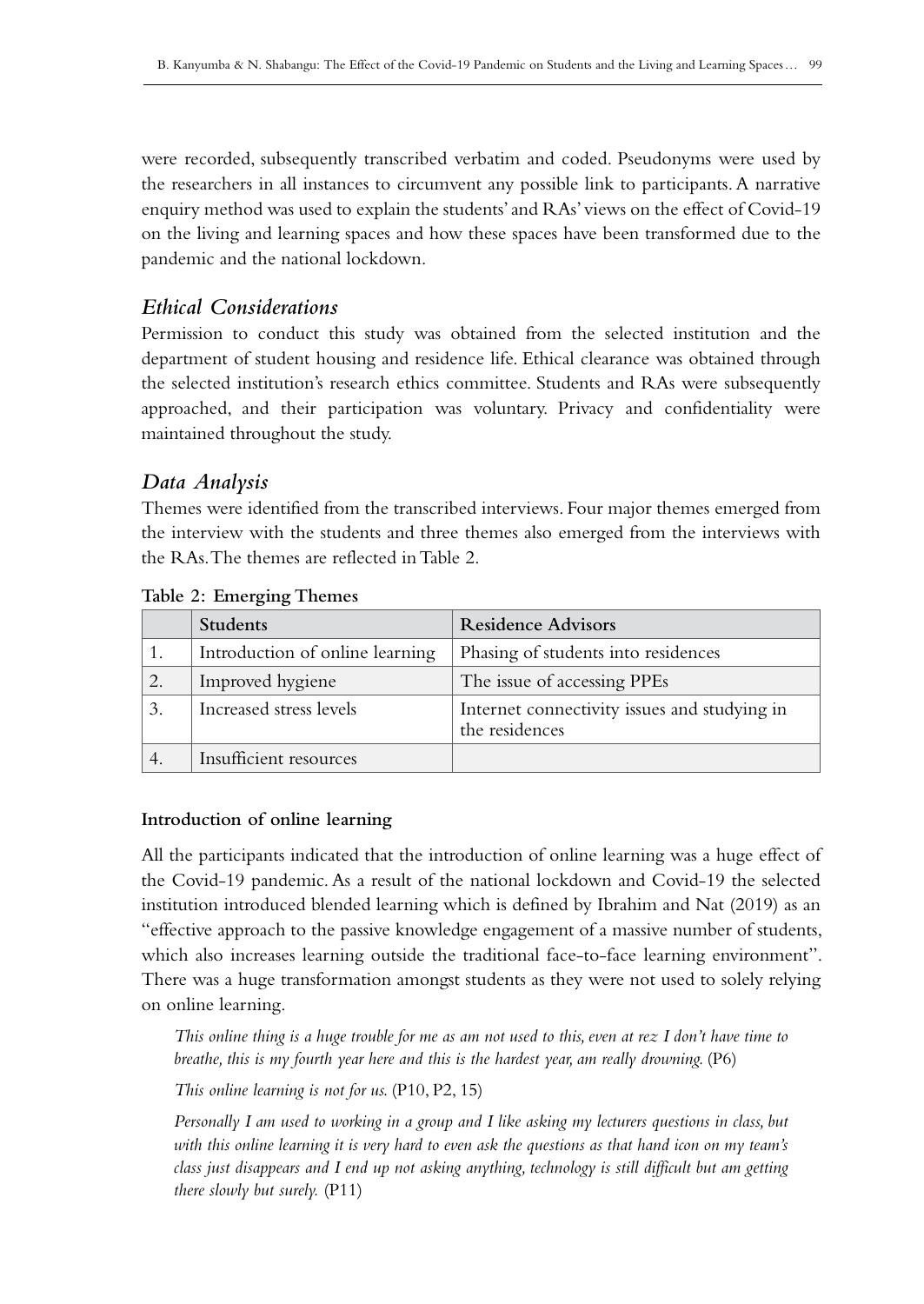Participant 12 also highlighted this: *"Even though online learning is a challenge, I think my lecturers are trying very hard. I even send them WhatsApp messages and they do respond hence it's not that bad."*

These respondents attest that one major effect of the Covid–19 pandemic was a shift from face-to-face lectures to online lectures which meant that even when they are in their residences, they have to attend classes which requires huge commitment and dedication.

## **Improved hygienic behaviour**

The participants revealed that they are more conscious about their hygiene due to the Covid‑19 pandemic. Sang and Dewi (2020) state that hand hygiene is extremely crucial in preventing the spread of the Covid-19 virus.

*Covid‑19 actually transformed me to be clean freak.* (P3)

Most of the respondents stipulated that everyone is now aware of the importance of being clean and everyone is playing their part in ensuring that all areas are clean and sanitised. P4 revealed that:

*Am really shocked that even our cleaners are doing a splendid job, before Covid‑19 our kitchens were always dirty. I don't want to even mention the bathrooms, but since we came back from home under level 3 of the lockdown, I can really see a change. All the places are clean and even me and my roommate we make sure we sanitise again before getting into the room, we want to be safe.*

WHO (2020) concluded that, for the spread of the virus to be minimised, everyone should adhere to the stipulated hygienic protocols. Therefore, it is quite interesting to note that students in the living and learning spaces are actually adhering to the protocols. Hence, the change in their hygienic behaviour would mean even after the pandemic good hygienic behaviour will still be maintained.

### **Increased stress levels**

According to WHO (2020), It is normal to feel sad, stressed, confused, scared or angry during a crisis. Most of the participants indicated that after a month on national lockdown they have been stressed as well as bored. At level 5 of the lockdown, the participants indicated that they were at home and after a month of staying indoors and doing nothing they started getting stressed.

*Just by watching news and seeing those figures rising day after day, made me anxious.* (P2)

Khosravi (2020) posits that pandemics impose a spectrum of psychological impacts and at the individual level, these adverse effects can cause new psychiatric symptoms and intensify the pre‑existing mental illnesses.

Khosravi (2020) further notes that in such a condition, society members may undergo some negative experiences, such as fear and anxiety about falling ill or dying and feelings of helplessness. In South Africa, students started returning to campus residence under lockdown level 3 and only 33% were the first cohort.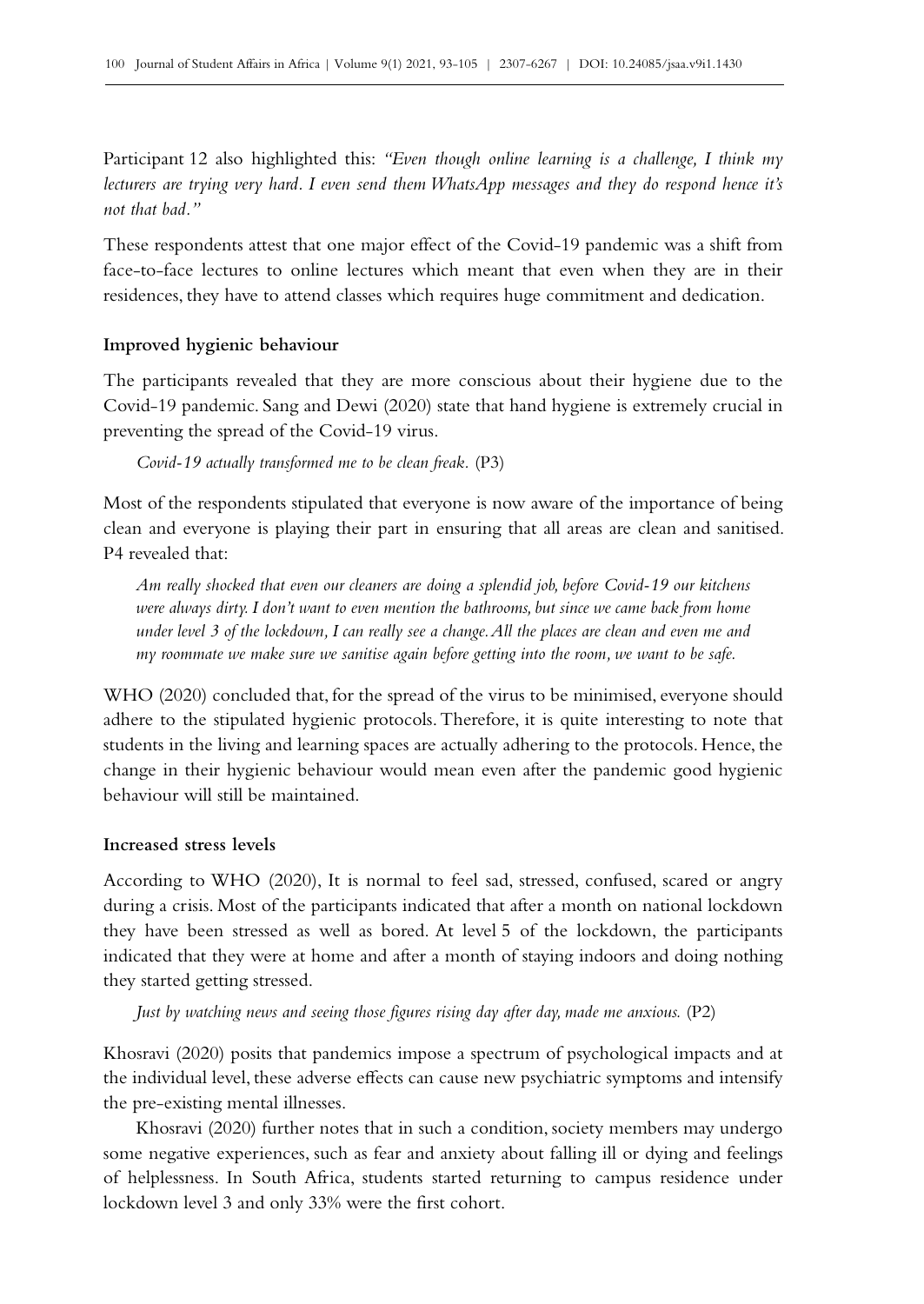*When I came back to campus under level 3 I was the only one in my floor, I have never been scared in life, I thought of going back home but I couldn't as I was supposed to attend classes, it seemed like I was seeing things in the residence, I was traumatised to the extent of resorting to*  binging. I had no one to talk to and being stuck alone in the room is quite stressful. (P4)

It is crucial to note that under normal circumstances programmes were implemented in the residences to facilitate the living and learning aspect. Due to Covid‑19 and social distancing no social or educational programmes have been implemented and previous studies have shown that living and learning programmes enhance student well-being. Therefore, without those programmes students will not be developed or assisted on how to deal with stress during a pandemic. Wahl (2013) concurs that Living and Learning programmes improve student learning, development and success at higher education level. Consequently, due to the Covid‑19 pandemic, contact programmes were halted thus disadvantaging the students.

*…we used to have programs* [sic] *at res and they were very helpful, we used to meet with each other and socialise thus easing our minds but with this corona we cannot do that and its bad, I don't know if the online programs* [sic] *will be effective enough.* (P14)

Additionally, when asked if things will get back to normal anytime soon, most students believe that things will take time to get back to normal. Hence the institution should devise strategies that can last for a long time and not only serve short-term purposes.

*Student housing should think of ways for us to have our residence programs online as the way we are living is a new normal and we should adapt, its gonna* [sic] *take a lot of time for things to get back to normal, we are still going to be wearing masks…* (P7)

#### **Insufficient resources**

It is crucial to note that most of the participants who resided in outsourced residences indicated that there was a shortage of resources in their residences.

*Our landlord just bought the sanitizers on the first week of our arrival and we are now buying our own sanitizers, at least the institution gave us masks.* (P11)

Those who reside in insourced residences highlighted that everything is provided for them.

*We have all the resources that we need, I just don't like that I get checked every time I come inside the gate even after 2 minutes, they still check my temperature.* (P15)

DHET (2015) notes that there is a huge increase in the number of students who get accepted to study in the universities in South Africa, hence the rise in demand for student accommodation as well. The institution under study outsources 90% of their student accommodation and the landlords are responsible for providing all the resources required by the students to enhance the living and learning. However, the participants in most outsourced residences indicated that Wi‑Fi is a challenge, especially during this period where it is needed the most, and there are no sanitisers and in some rooms with three people residing in a single room.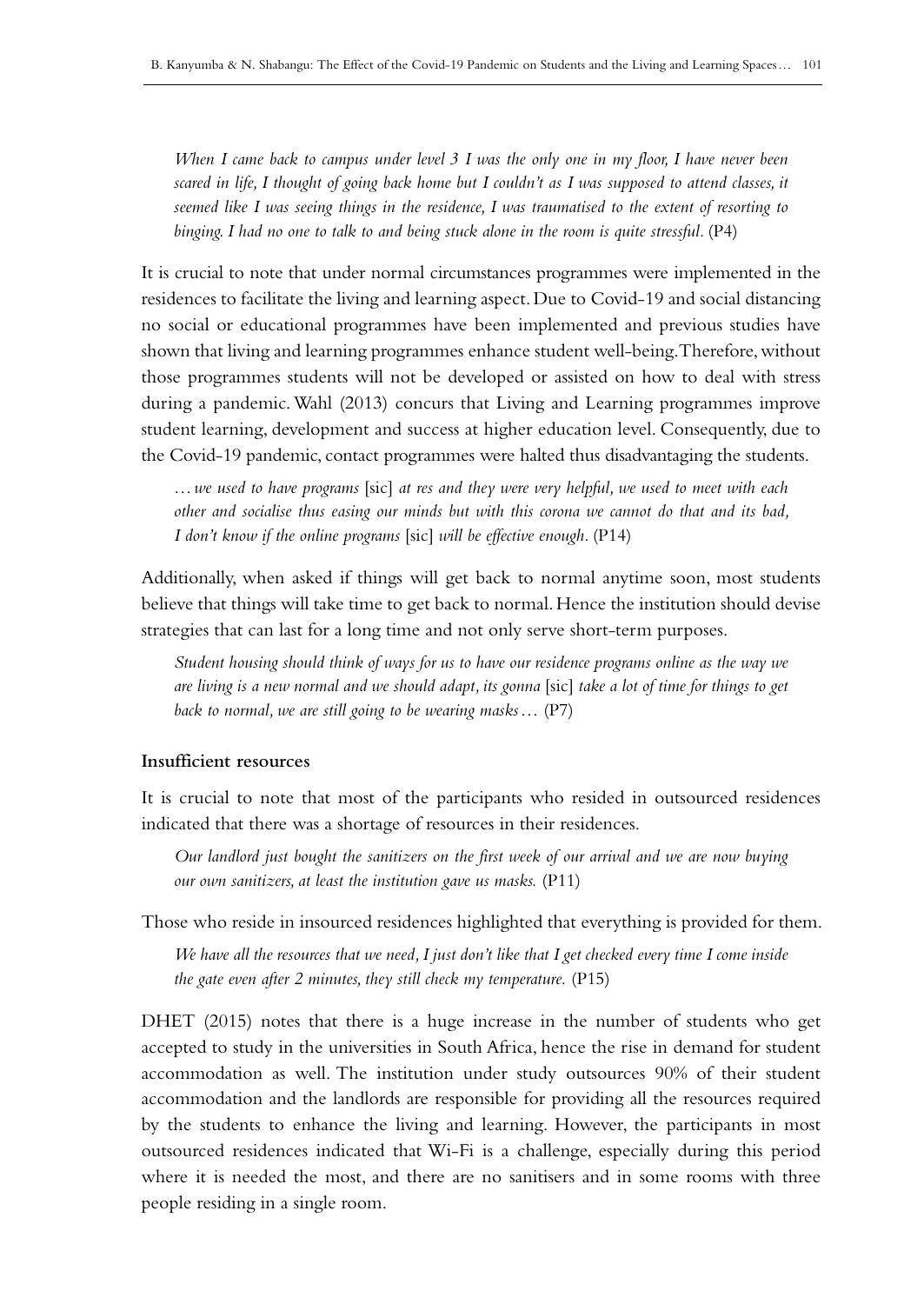#### **Phasing in of students into residences**

As the students are slowly being brought back to campus in a phased in manner, most of the residence advisors are experiencing challenges with adapting to the new normal way of living with the students as they state that there are so many new rules and regulations that they need to ensure they themselves and students adhere to.

The transformation is mainly noted on a communication basis as well as on an interaction basis between students and the residence advisors. Before the pandemic and the lockdown, all residences had programmes running to ensure students engage in residences they are assigned to, but since they have been phased during the pandemic, that engagement is no longer there.

*…since my students have come back the interaction is no longer the same, I am starting to feel that my relationship with them is more stricter and I am not happy about that, because when they see me they think I will be hard on them with keeping to the rules and regulation.* (R4)

*I had so many programmes that I had organised especially since I was a new residence advisor, but now I cannot implement those programmes because we can no longer have physical interactions, but we hope we can prepare to move them to be virtual.* (R7)

#### **The issue of accessing PPEs**

Most residence advisors mentioned several times during their different interviews that they are facing challenges with accessing things like masks and sanitisers and this is making their work difficult in the residences.

*…the hugest* [sic] *transformation of this pandemic is having to constantly wash hands or sanitise them. This becomes hard when such is not regularly provided in the residence. Also the masks are an issue as some students do not wear them and have to be constantly reminded, then you end up feeling like you are on their back, but you know how significant it is to ensure to limit the spread of the virus.* (R1)

#### **Internet connectivity issues and studying in the residences**

The university is now defined as no longer the building, but it is now where students reside, this being a very huge transformation. The students in the residences now have their lectures online in their rooms, they also have their tests and exams virtually in their rooms and for this to be progressive and effective they require good internet connectivity. Most residence advisors mentioned the issue of the lack of connectivity as most residences' W<sub>1</sub>-Fi signals are not of good strength. Due to this issue, most students are struggling to study in the residences, and because of this most students end up going outside of the residence to find facilities like municipal libraries to have connection, and due to this they end up being more susceptible to the virus and increase the chances of exposure in the residences.

*…most students since they have returned have been coming to me and complained about the WiFi connectivity, stating that how are they expected to keep up with their school work if the WiFi connection in the residence is so poor, another student even went further and told me that*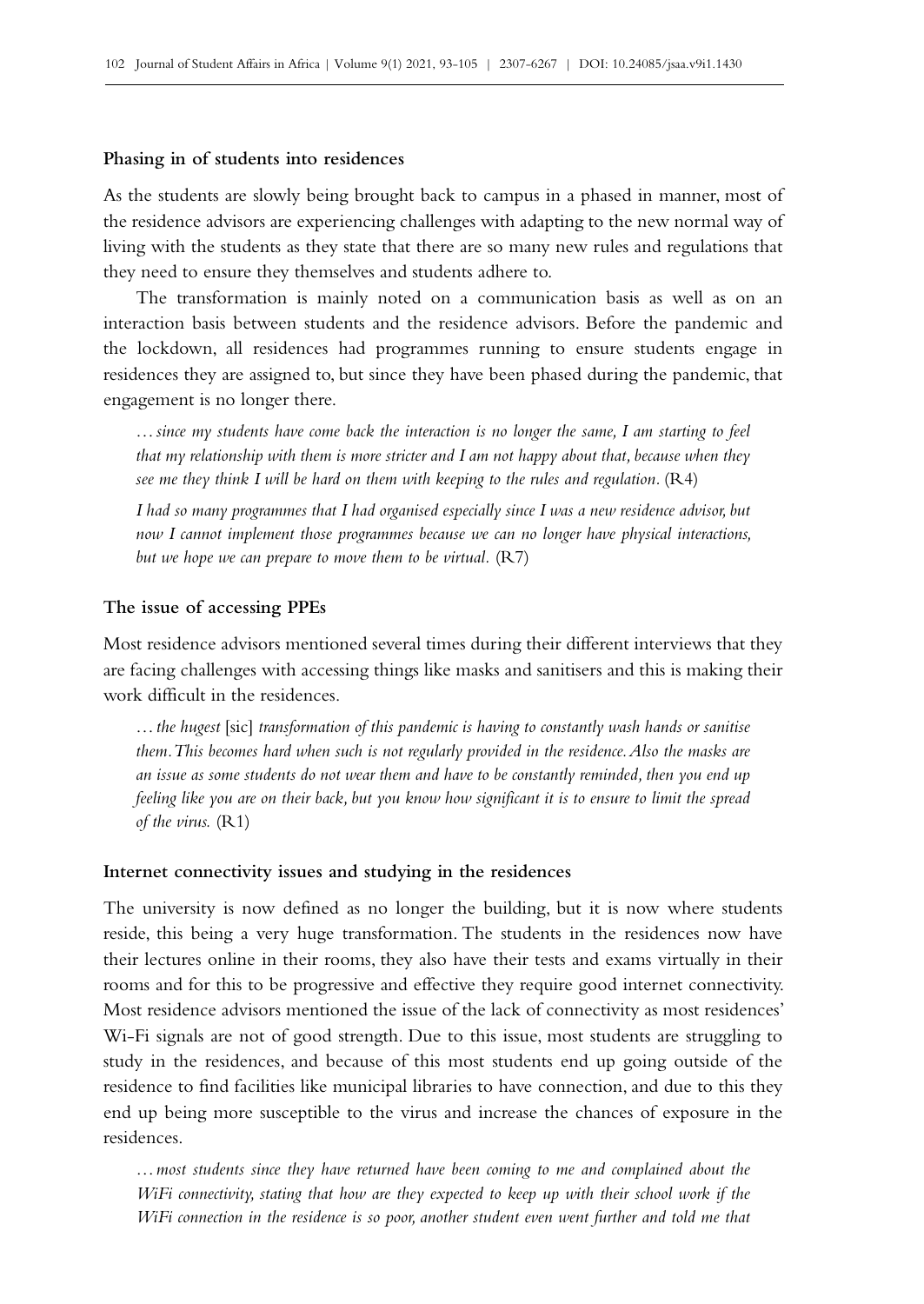*the transformation of blended learning is so difficult on them since they cannot connect properly*  like the rest of their classmates. This then means that these students are mainly behind with their *schoolwork.* (R5)

## *Discussion*

This study aimed to reveal the effect of the Covid‑19 pandemic on the living and learning spaces and students at a South African university. It was conducted during the period of the lockdown on levels 3 and 2. The following findings are evident from data presented:

- that the main transformation issues with residence advisors were those of policies and protocols of the phasing in of students back into residences,
- and the issue of PPEs in the residence,
- as well as the internet connection issues and studying in the residences.

According to Badrick (2017), about the internet connectivity issues, it cannot be denied that what attracts and keeps students retained is the matter of how strong the Wi‑Fi connectivity is in that area. Badrick (2017) further states that the university internet users expect connectivity that is sustained and will not fail them. Ntshingila (2020) states that since institutions started implementing the online learning protocols it was noted the living circumstances and finances of all students vary and some are not pleasurable, and the students from disadvantaged backgrounds suffer the most during this time. With the incorporation of Van de Laar's (2020) conceptual framework of e-resilience in higher education into this study, it has been shown that the shift to the use of technologies at the selected institution had a huge impact since 90% of the students emanate from marginalised backgrounds. Therefore, this was a huge transformation for the students as they are expected to be resilient despite the challenges faced.

The results further revealed that the students are dealing with a lot of issues which are leading to high stress levels. Centres for Disease Control and Prevention (2020) attest to the fact that social distancing is a public health action which can make people feel lonely and isolated and can thus increase stress and anxiety. Most students are currently staying in single or double rooms and no visitors are permitted at the institution under study and no gatherings are permitted. Hence, most students feel lonely – which can increase stress levels. It is crucial to note that both students and residence advisors at the selected institution are taking their health and hygiene seriously. All the participants indicated the need to stay safe and take charge of their health, which is a huge transformation for others – especially students who did not follow basic hygiene procedures before the pandemic. From the study, it is evident that services are differently provided in outsourced and insourced residences. Most students and RAs indicated that the landlords did not provide proper resources during the pandemic, for example, Wi‑Fi and PPEs. It is crucial to note that in trying to address the challenge, the institution under study released a communiqué on 28 August 2020 indicating that if landlords do not provide proper resources in the living and learning spaces, the institution will use their budget to provide resources to the residences and the funds will be deducted from the landlord's account. With this measure taken, it is believed that some of the concerns raised by students and RAs will be rectified as they have been affecting their living and learning, respectively.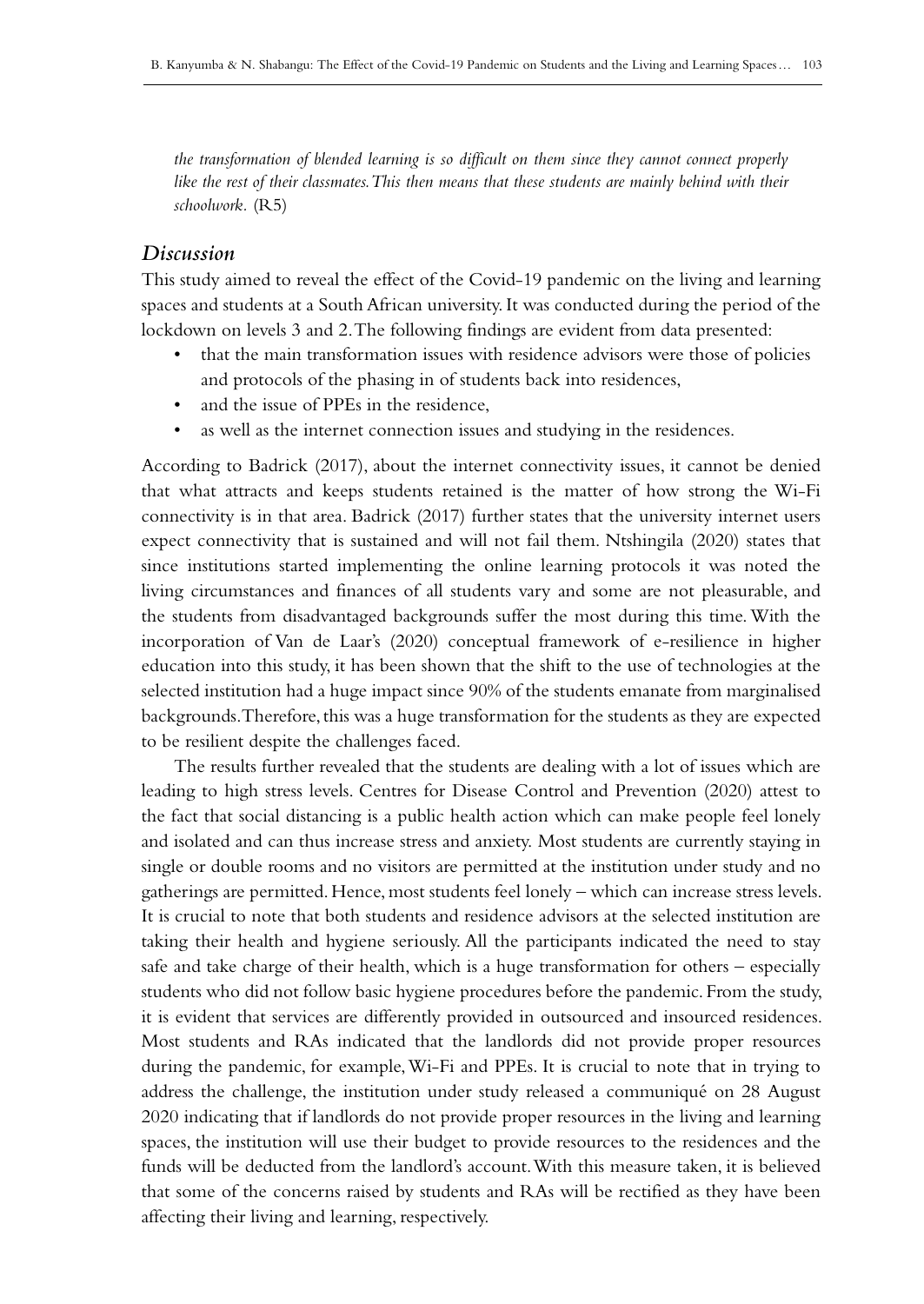# *Conclusion*

The study explored the various effects that Covid–19 has had on the living and learning spaces of students as well as residence advisors. The study indicated that the main issues that students were faced with since they were returned in a phased manner back into the living and learning environments, were the introduction of online learning which most struggled with at first, and the fact that hygiene was improved and increased which is a positive development. Some students stated that their stress levels were elevated in relation to coping with the transformation that was taking place in the living and learning spaces. The issue of insufficient resources was also noted, where most students did not have relevant or sufficient resources, which made it hard for them to cope with the transformation taking place. With the residence advisors, it was noted that the main issues were around the phased-in return of students into residences, where there was not a clear system of doing this. And this was a very clear indication that it was all due to the transformation from what was regarded as normal previously which is now regarded as a new normal of doing things within the living spaces of students. The other issue raised was the issue of accessing PPEs as most had not received proper directives regarding this matter. Internet connectivity issues and studying in the residences was the other main concern that was prominent between the students and the residence advisors. All these issues were due to the huge transformation in the learning and living spaces, due to Covid-19.

#### *References*

- Ames, H., Glenton, C. & Lewin, S. (2019). Purposive sampling in a qualitative evidence synthesis: A worked example from a synthesis on parental perceptions of vaccination communication. *BMC medical research methodology, 19*(1), 1‑9.<https://doi.org/10.1186/s12874-019-0665-4>
- Badrick, C. (2017). Campus WIFI issues that can cause network failure. [Online]. [https://www.turn](https://www.turn-keytechnologies.com/blog/article/5-campus-WIFI-issues-that-can-cause-network-failur)[keytechnologies.com/blog/article/5-campus-WIFI-issues-that-can-cause-network-failure](https://www.turn-keytechnologies.com/blog/article/5-campus-WIFI-issues-that-can-cause-network-failur)
- Centres for Disease Control and Prevention (2020). Coping with Stress. [Online]. [https://www.cdc.gov/](https://www.cdc.gov/coronavirus/2019-ncov/daily-life-coping/managing-stress-anxiety.html) [coronavirus/2019-ncov/daily-life-coping/managing-stress-anxiety.html](https://www.cdc.gov/coronavirus/2019-ncov/daily-life-coping/managing-stress-anxiety.html)
- DHET (Department of Higher Education and Training) (2015). *The Policy on the Minimum Norms and Standards for Student Housing at Public Universities*. South Africa: DHET.
- Eurostudent (2011). Social and economic conditions of student life in Europe: Synopsis of indicators. (Eurostudent IV 2008‑2011). Hannover: Hochschul-Information's-System. [Online]. [https://www.](https://www.eurostudent.eu/results/reports) [eurostudent.eu/results/reports](https://www.eurostudent.eu/results/reports)
- Gopal, N. & Van Niekerk, C. (2018). Safety in student residences matters! *South African Journal of Higher Education, 32*(10), 172‑188.<https://doi.org/10.20853/32-3-2524>
- Graham, P.A., Hurtado, S.S. & Gonyea, R. (2016). Living on campus: Does it still make a difference? Centre for Postsecondary Research, Indiana University Bloomington. [Online]. [http://nsse.indiana.edu/](http://nsse.indiana.edu/pdf/presentations/2016/ACPA_2016_Graham_et_al_paper.pdf) [pdf/presentations/2016/ACPA\\_2016\\_Graham\\_et\\_al\\_paper.pdf](http://nsse.indiana.edu/pdf/presentations/2016/ACPA_2016_Graham_et_al_paper.pdf)
- Ibrahim, M.M. & Nat, M. (2019). Blended learning motivation model for instructors in higher education institutions. *International Journal of Educational Technology in Higher Education, 16*(1), 1-21. [https://doi.](https://doi.org/10.1186/s41239-019-0145-2) [org/10.1186/s41239-019-0145-2](https://doi.org/10.1186/s41239-019-0145-2)
- Jones Lang Lasalle (JLL) (2016). Student housing: a new asset class in Sub-Saharan Africa. [Online]. [https://](https://propertywheel.co.za/wp-content/uploads/2016/08/Student-housing-a-new-asset-class-in-SSA-Augu) [propertywheel.co.za/wp-content/uploads/2016/08/Student-housing-a-new-asset-class-in-SSA-](https://propertywheel.co.za/wp-content/uploads/2016/08/Student-housing-a-new-asset-class-in-SSA-Augu)[August-2016.pdf](https://propertywheel.co.za/wp-content/uploads/2016/08/Student-housing-a-new-asset-class-in-SSA-Augu)